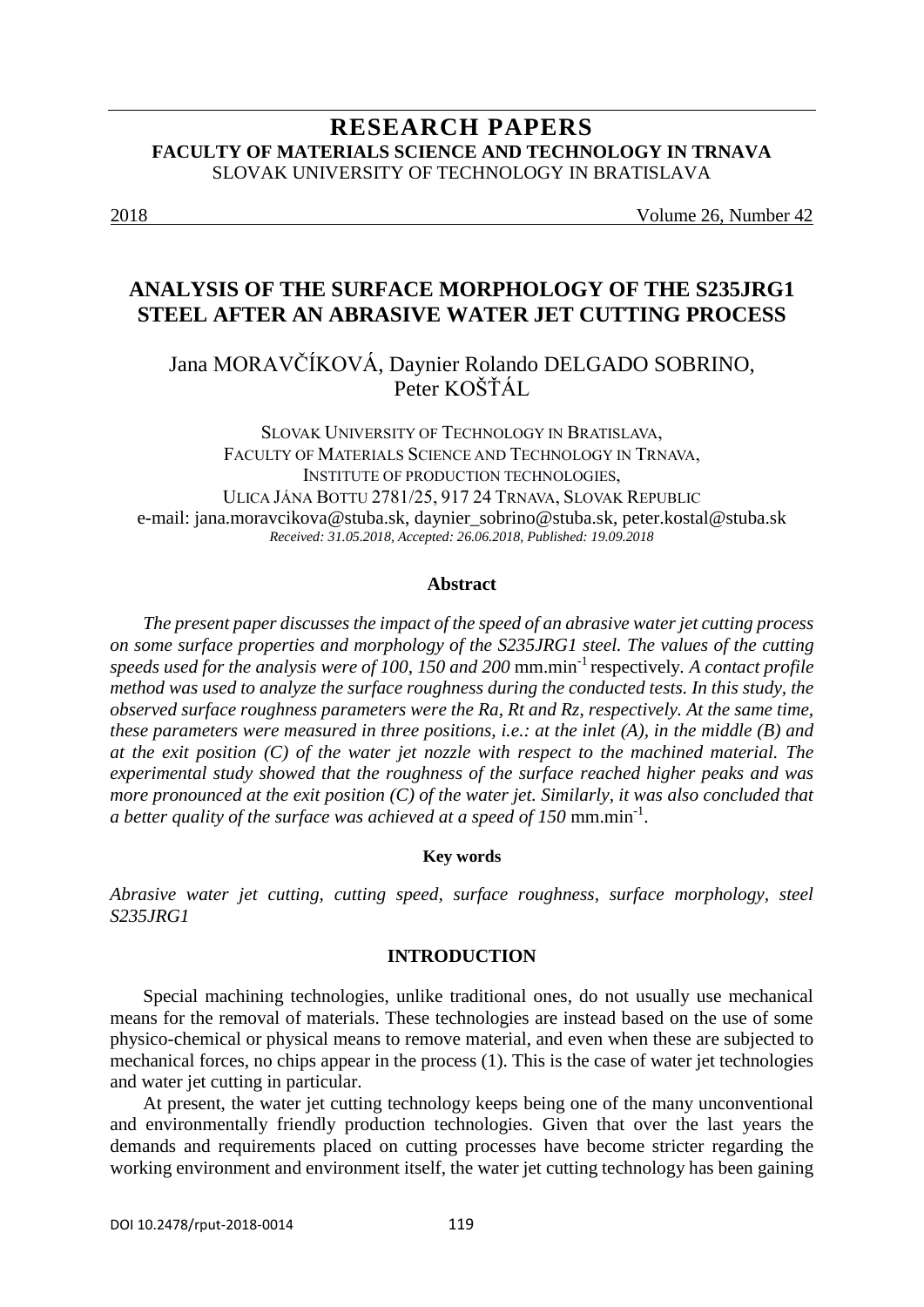terrain and increasingly become a unique opportunity to introduce automation in high performance cutting of different types of materials (2). The reminders of this paper are organized in the following headings: An Insight into the Water Jet Cutting Process, A Few Key Elements of the S235JRG1 steel, Experimental Research, Surface Roughness Analysis, Processing of the Measured Data, and finally, there is also a section of Conclusions.

#### **AN INSIGHT INTO THE WATER JET CUTTING PROCESS**

The principle behind the WJ technology lies on the use of the kinetic energy of a very thin stream of water, from which a water jet force is obtained which is capable of dividing materials of different structures and thicknesses. This technology is amongst the so called cold cutting of materials. The principle of water jet separation or cutting is based on the intense hydro-erosive action of a narrow water stream with a high flow rate coming from a water source that is compressed at the outlet of the nozzle to high pressures, usually between 210 and 620 MPa. Under these conditions, at the cutting or separation point, water no longer behaves as a liquid substance but as solid means instead. In many cases, an abrasive is added to the water medium in a powder form to improve the cutting effectiveness, and this especially in the case of harder and hard-to-machine materials.

The water jet technology is mainly used for cutting and machining materials with special mechanical properties such as titanium alloy (3), hard-to-machine materials and alloys (4), as well as for others like glass, graphite, ceramic, plastics, etc. (5The scientific community and practitioners have been constantly searching for new ways of implementing this technology into wider engineering and non-engineering areas, and this mainly based its origin and its athermic nature. If one considers the research that has been being done on these issues, most of it has mainly focused on elucidating the poorly explained and studied interaction of the water jet with different materials (6, 7), and also on achieving high levels of quality on the resulting surfaces of such materials (8). To this day, some technological modifications have been developed in this area: Continuous streams (NET WJ), Abrasive Water Jet (AWJ), Suspension Water Jet (SWJ) and Micro Water Jet (MWJ) to just cite the key ones. In either of the cases, the energy of the liquid, which is indeed the core technology of water jet, is enhanced by one or some of the following technology combinations:  $pump + water$  nozzle = WJ,  $pump + water$ nozzle + acoustic actuator = PWJ, pump + water nozzle + abrasive + focusing tube = AWJ.

Despite its many benefits, one the key drawbacks of this technology is that it is not able to achieve the same levels of quality on the machined surface as with other more conventional technologies. In this regard and as mentioned before, the focus of researches has been centered on achieving the optimum surface quality in accordance with the input parameters set for the processing the materials, the separation of materials with a modified structure (9), and also for the turning of superalloys, or surface treatments in general (10).

On the other hand, the experimental analysis of the topography and causes of roughness and waviness of the machined surface are topics that have been examined by many authors (11, 12). However, recently, based on all these causes and an extensive analysis of the states of the art and practice, also in accordance with their own findings, the authors (13, 14) have presented new and so far unnoticed causes of roughness and waviness on the machined surface area. In their work, the process of measurement itself is described, and the deficiencies that occurred in the measurement quality are also listed (15).

#### **Phases of the Water Jet cutting process**

There are two main phases in a WJ cutting process:

**Phase 1:** The influence of the liquid pressure produces a recess which progressively changes untill an opening appears.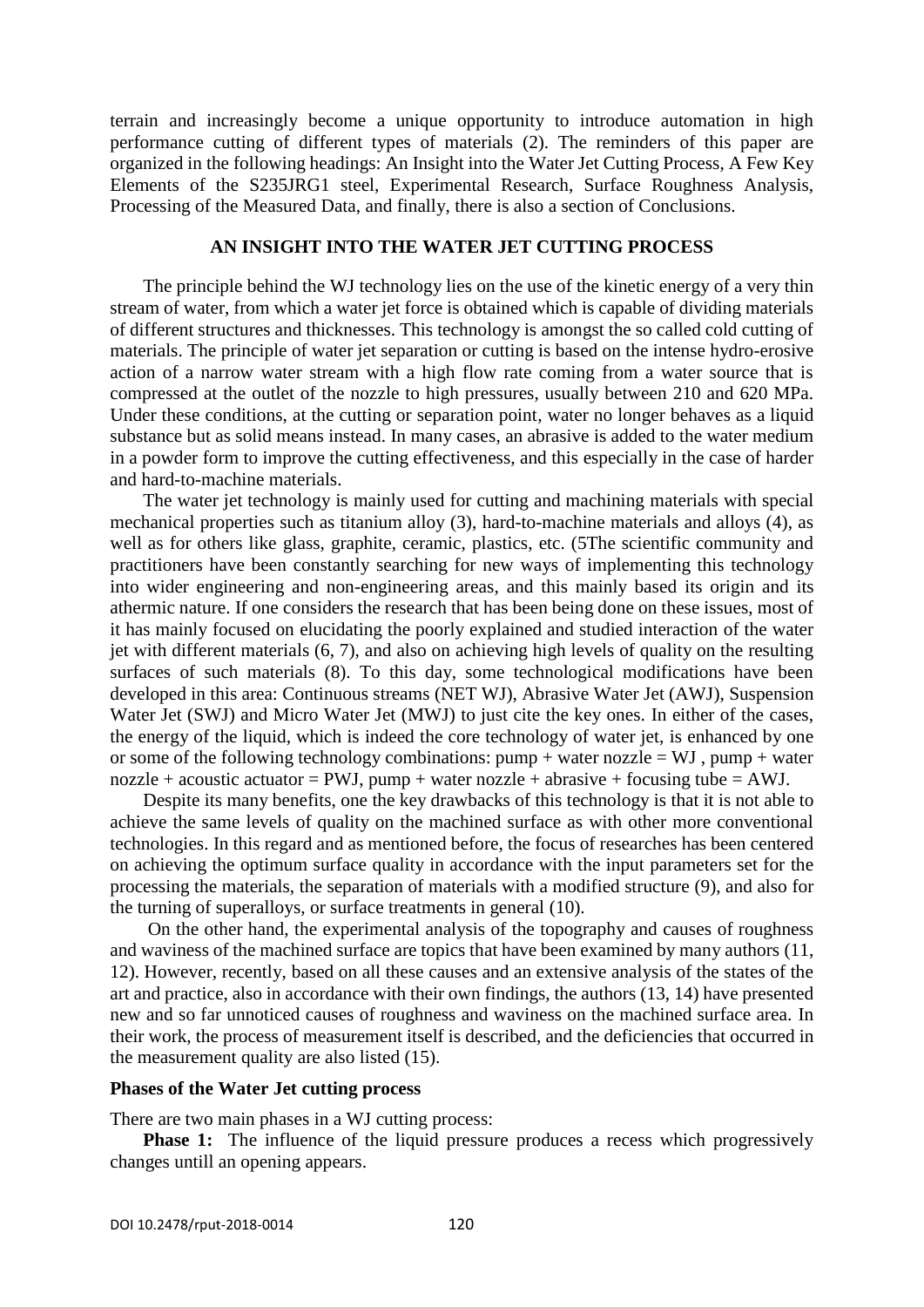**Phase 2:** There is a deepening of the cutting gap. The water jet cutting mechanism is dependent on the structure of material. Similarly, the cutting process is also influenced by several other peculiarities and properties of the materials (16).

Even when there are many theoretical and generally well-accepted and generalized definitions of WJ types, in practice, two basic ways of WJ are mainly used, i.e.:

- Machining with a continuous pure water jet – WJM,

- Machining with a continuous abrasive water jet - AWJM.

As illustrated in Fig. 1, the water jet cutting with an abrasive additive works on the principle of material removal by the mechanical action of a high velocity jet possessing a high kinetic energy per unit of area. The addition of the abrasive increases the mechanical effect on the removal of the material layer. If compared with other methods of material separation or cutting, such as laser, plasma, or more conventional ones like the oxy-acetylene one, the high-pressure waterjet technology does not have a thermal effect on the split material as it has been mentioned before. Besides, many other problems associated with conventional cutting can be also avoided; a simple example of this is the same deflection of cutting tools and all it means for the accuracy of the cutting process and the morphology of the materials cut (17), also the well-known variations of the cutting forces which depend, among other things, on the type of tool used (18).

#### **A FEW KEY ELEMENTS OF THE S235JRG1 STEEL**

Within the experimental work described in this paper, the authors focused on a metal sheet of 9 mm of thickness of S235JRG1 steel. It is a non-alloy structural steel that is suitable for parts and machines of smaller values of thickness, and may be, besides, welded and used statically or in a more slightly dynamical way. This metal sheet may be also used for various formed and welded parts, spurs, pins, levers, bolts, holders, and similar ones. Besides, this steel exhibits a guaranteed weldability. Table 1 lists the chemical composition of the analyzed steel determined by the SPECTROCAST spectrometer.

Similarly, Fig. 2 shows the S235JRG1 microstructure in a transversal and longitudinal directions. It consists of a ferrite matrix and a small fraction of perlite colonies. The microstructure reflects certain characteristics after a hot rolling process, which are indicated by the linear grain arrangement of the ferrite.



*Fig. 1 Operating principle of water jet cutting (19)*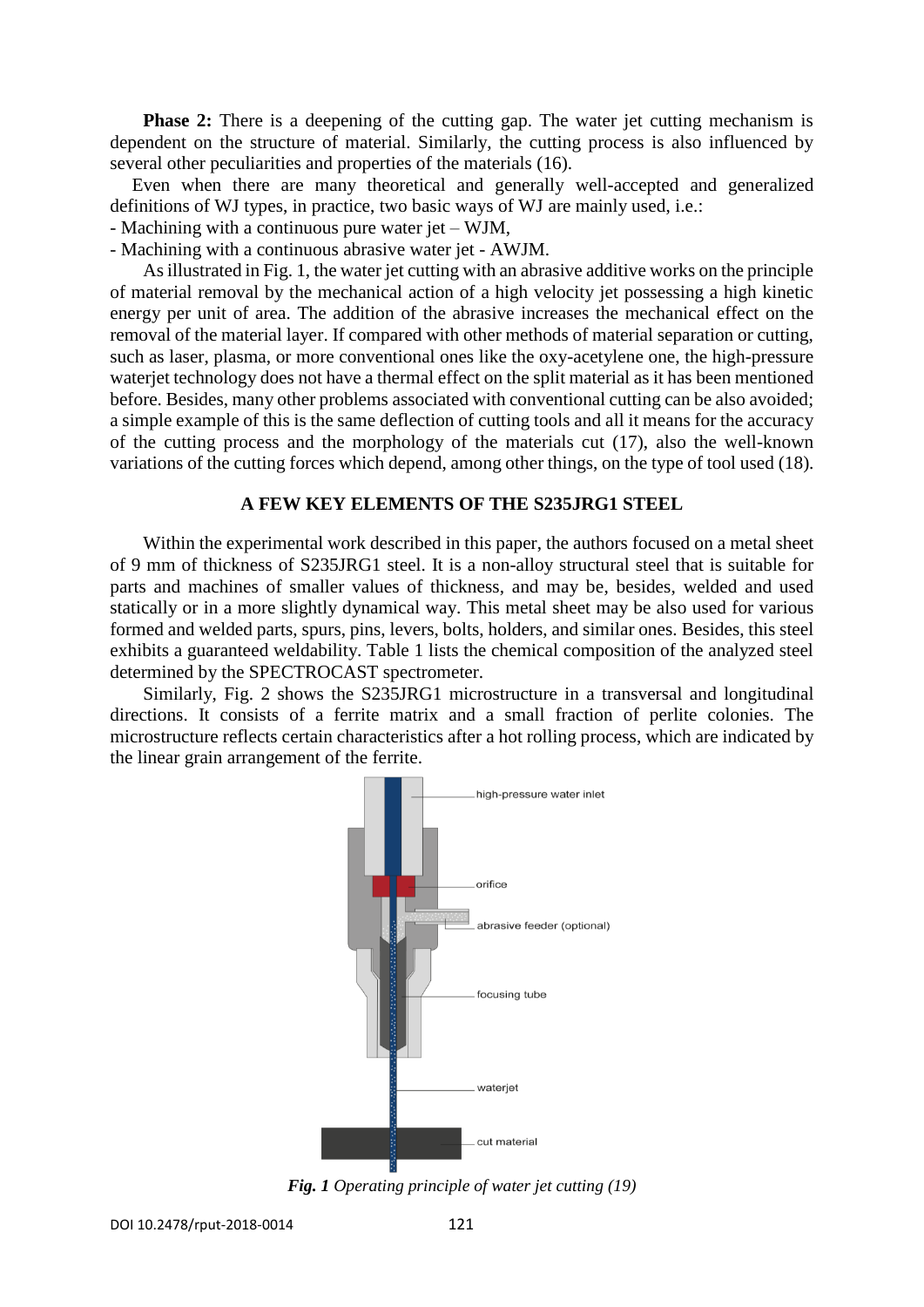| <b>Table 1:</b> Chemical composition of the S235JRG1 steel |    |   |     |  |  |                                    |  |  |  |   |                                                                                                                                                            |
|------------------------------------------------------------|----|---|-----|--|--|------------------------------------|--|--|--|---|------------------------------------------------------------------------------------------------------------------------------------------------------------|
|                                                            | Mn | P | S — |  |  | $ $ Cr $ $ Ni $ $ Al $ $ Co $ $ Cu |  |  |  | W |                                                                                                                                                            |
|                                                            |    |   |     |  |  |                                    |  |  |  |   | $\vert 0.08 \vert 0.55 \vert 0.031 \vert 0.006 \vert 0.07 \vert 0.02 \vert 0.054 \vert 0.06 \vert 0.12 \vert 0.01 \vert 0.07 \vert 0.11 \vert 0.011 \vert$ |



*Fig. 2 Ferritic-perlite microstructure of the S235JRG1 steel sample obtained in the transversal (left) and longitudinal (right) directions.*

### **EXPERIMENTAL RESEARCH**

In this research, the material was divided by the AWJ method while varying the cutting speed. Small metal blocks of 50 x 50 mm in dimension and a constant thickness of 9 mm were obtained from the cutting operation. For the first water jet cutting, a 50 percent of the cutting speed was set, corresponding to a 100 mm.min<sup>-1</sup>. The distance between the material surface and the nozzle was of 4 mm. Further cuttings were then performed at a speed of  $150 \text{ mm.min}^{-1}$  200 mm.min<sup>-1</sup> respectively. The nozzle distance to the surface remained unchanged in all cases. The measurements for all speeds values were repeated four times, which at the end yielded a total number of 12 samples.

Fig. 3 shows a sample obtained by the WJ cutting with different areas of measurement on it.



*Fig. 3 Sample of the S235JRG1 steel obtained by Water Jet Cutting*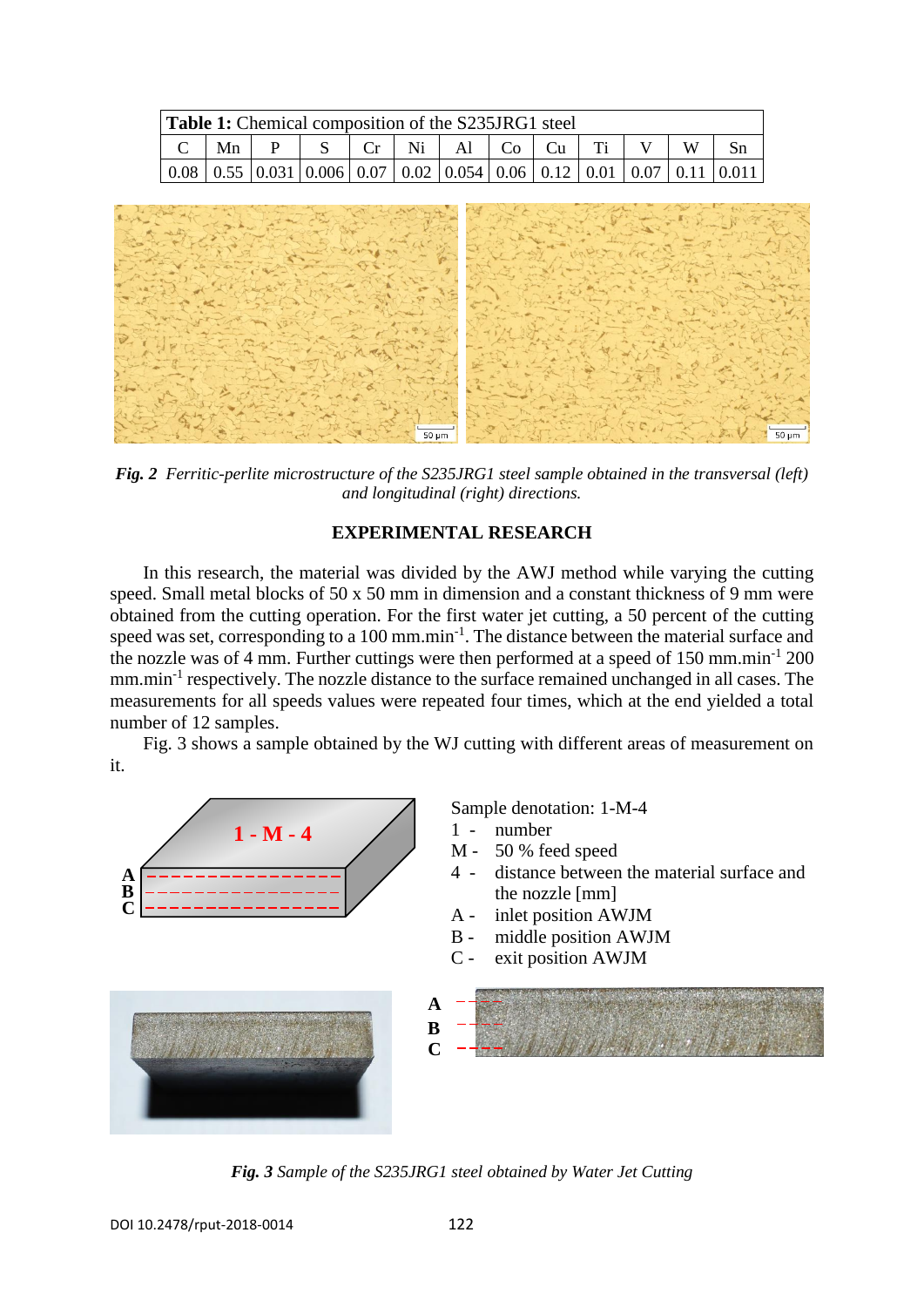### **SURFACE ROUGHNESS ANALYSIS**

The analysis of the roughness was carried out on the Surfcom 5000 profile. A measuring contact method with a radius of curvature of 2 μm was used for the measurement. The movement speed of the contact sensor was set at 0.300 mm.s<sup>-1</sup> and the measured and evaluated length was of 4 mm. The method did not pose any risk in terms of plastic deformations, this is something of vital importance in the measuring of surfaces and has been nicely addressed by (20) in their paper. The measured values are shown in Tables 2, 3 and 4 respectively. The arithmetical mean deviation of the assessed profile Ra, the maximum height of the profile Rz and the total height of the profile Rt have been all measured.

| <b>Table 2:</b> Roughness parameters on the WJ Input position - Position A |                       |                 |       |           |        |        |                 |       |            |
|----------------------------------------------------------------------------|-----------------------|-----------------|-------|-----------|--------|--------|-----------------|-------|------------|
| <b>Surface Roughness</b>                                                   |                       |                 |       |           |        |        |                 |       |            |
|                                                                            |                       | $Rt$ [ $\mu$ m] |       | $Rz$ [µm] |        |        | $Ra$ [ $\mu$ m] |       |            |
|                                                                            | Speed $[mm.min^{-1}]$ |                 |       |           |        |        |                 |       |            |
| No.                                                                        | 100                   | 150             | 200   | 100       | 150    | 200    | 100             | 150   | <b>200</b> |
| 1.                                                                         | 32.4                  | 35.7            | 28.4  | 23.96     | 27.83  | 22.57  | 3.60            | 3.24  | 3.23       |
| 2.                                                                         | 36.8                  | 30.1            | 48.9  | 27.16     | 17.21  | 36.76  | 4.27            | 2.43  | 5.69       |
| 3.                                                                         | 39.5                  | 33.3            | 22.2  | 31.51     | 24.06  | 17.73  | 5.13            | 3.99  | 2.49       |
| 4.                                                                         | 38.6                  | 22.8            | 37.5  | 26.66     | 20.52  | 27.64  | 4.33            | 3.48  | 4.66       |
| Average                                                                    | 36.83                 | 30.48           | 34.25 | 27.322    | 22.405 | 26.175 | 4.33            | 3.285 | 4.018      |

| <b>Table 3:</b> Roughness parameters on the WJ middle position - Position B |                              |                 |        |        |           |        |           |       |            |
|-----------------------------------------------------------------------------|------------------------------|-----------------|--------|--------|-----------|--------|-----------|-------|------------|
| <b>Surface Roughness</b>                                                    |                              |                 |        |        |           |        |           |       |            |
|                                                                             |                              | $Rt$ [ $\mu$ m] |        |        | $Rz$ [µm] |        | $Ra$ [µm] |       |            |
|                                                                             | speed ${\rm [mm. min^{-1}]}$ |                 |        |        |           |        |           |       |            |
| No.                                                                         | 100                          | 150             | 200    | 100    | 150       | 200    | 100       | 150   | <b>200</b> |
| 1.                                                                          | 41.8                         | 36.2            | 31.2   | 31.82  | 27.14     | 24.52  | 5.81      | 4.93  | 4.02       |
| 2.                                                                          | 40.4                         | 21.8            | 51.9   | 26.85  | 18.70     | 40.12  | 4.64      | 4.57  | 7.69       |
| 3.                                                                          | 35.1                         | 52.5            | 30.9   | 28.21  | 39.22     | 22.87  | 4.64      | 7.64  | 4.86       |
| 4.                                                                          | 37.3                         | 29.5            | 40.5   | 30.77  | 22.37     | 30.10  | 5.28      | 3.99  | 5.40       |
| Average                                                                     | 38.65                        | 35,00           | 38.625 | 29.412 | 26.858    | 29.403 | 5.09      | 5.283 | 5.492      |

| <b>Table 4:</b> Roughness parameters on the WJ exit position – Position C |                       |           |            |           |        |            |       |       |            |
|---------------------------------------------------------------------------|-----------------------|-----------|------------|-----------|--------|------------|-------|-------|------------|
| <b>Surface Roughness</b>                                                  |                       |           |            |           |        |            |       |       |            |
|                                                                           |                       | $Rz$ [µm] |            | $Ra$ [µm] |        |            |       |       |            |
|                                                                           | speed $[mm.min^{-1}]$ |           |            |           |        |            |       |       |            |
| No.                                                                       | 100                   | 150       | <b>200</b> | 100       | 150    | <b>200</b> | 100   | 150   | <b>200</b> |
| 1.                                                                        | 37.5                  | 42.6      | 38.6       | 26.29     | 30.75  | 29.58      | 4.48  | 6.48  | 4.96       |
| 2.                                                                        | 53.7                  | 30        | 37.1       | 41.58     | 20.5   | 19.46      | 7.58  | 4.21  | 3.42       |
| 3.                                                                        | 57.5                  | 49        | 46.1       | 33.79     | 28.54  | 23.95      | 6.63  | 5.8   | 4.48       |
| 4.                                                                        | 36.1                  | 43.2      | 85.8       | 26.95     | 28.18  | 52.54      | 4.76  | 5.12  | 11.14      |
| Average                                                                   | 46.20                 | 41.20     | 51.90      | 32.153    | 26.993 | 31.383     | 5.863 | 5.403 | 6.000      |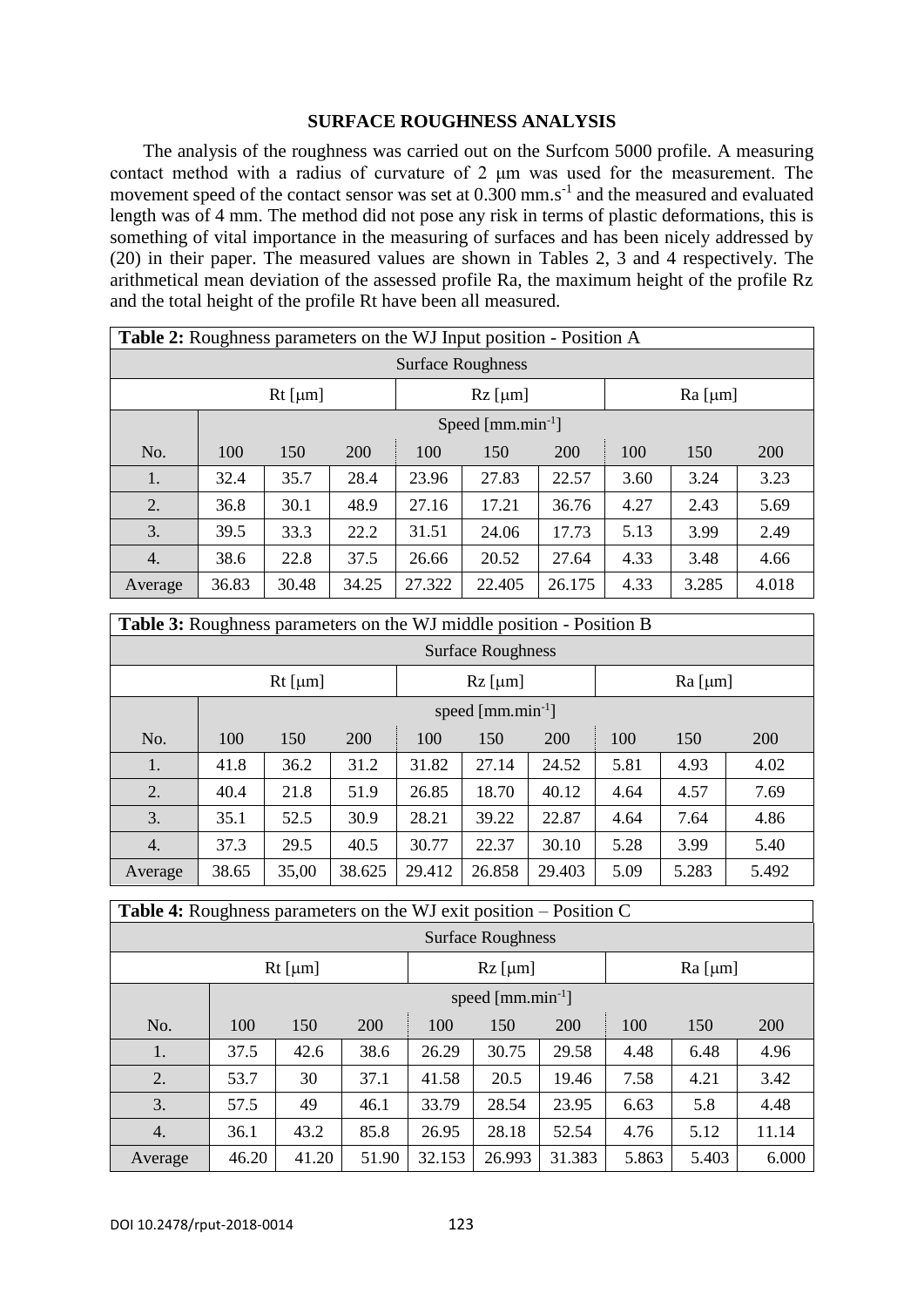

Fig. 4 recreates the behavior of the measured roughness parameters Rt, Rz and Ra, depending on the speed.



*Fig. 4 Graphical dependence of the roughness parameters a) input position AWJM - position A b) middle position AWJM c) exit position AWJM.*

Next, Fig. 5 to 7 show the recorded values of the measurement of the profile roughness using the Surfcom 5000. The movement speed of the contact sensor was set at 0.300 mm.s<sup>-1</sup> and the evaluated length was of 4 mm. The graphical information appearing bellow in the figures only refers to those of the position C given that these were the ones reflecting the highest roughness values during the measurements, see also the previous Fig. 3 for a better understanding.



*Fig. 5 Roughness profile at the WJ exit position - Position C - feed speed 100 mm.min-1*

DOI 10.2478/rput-2018-0014 124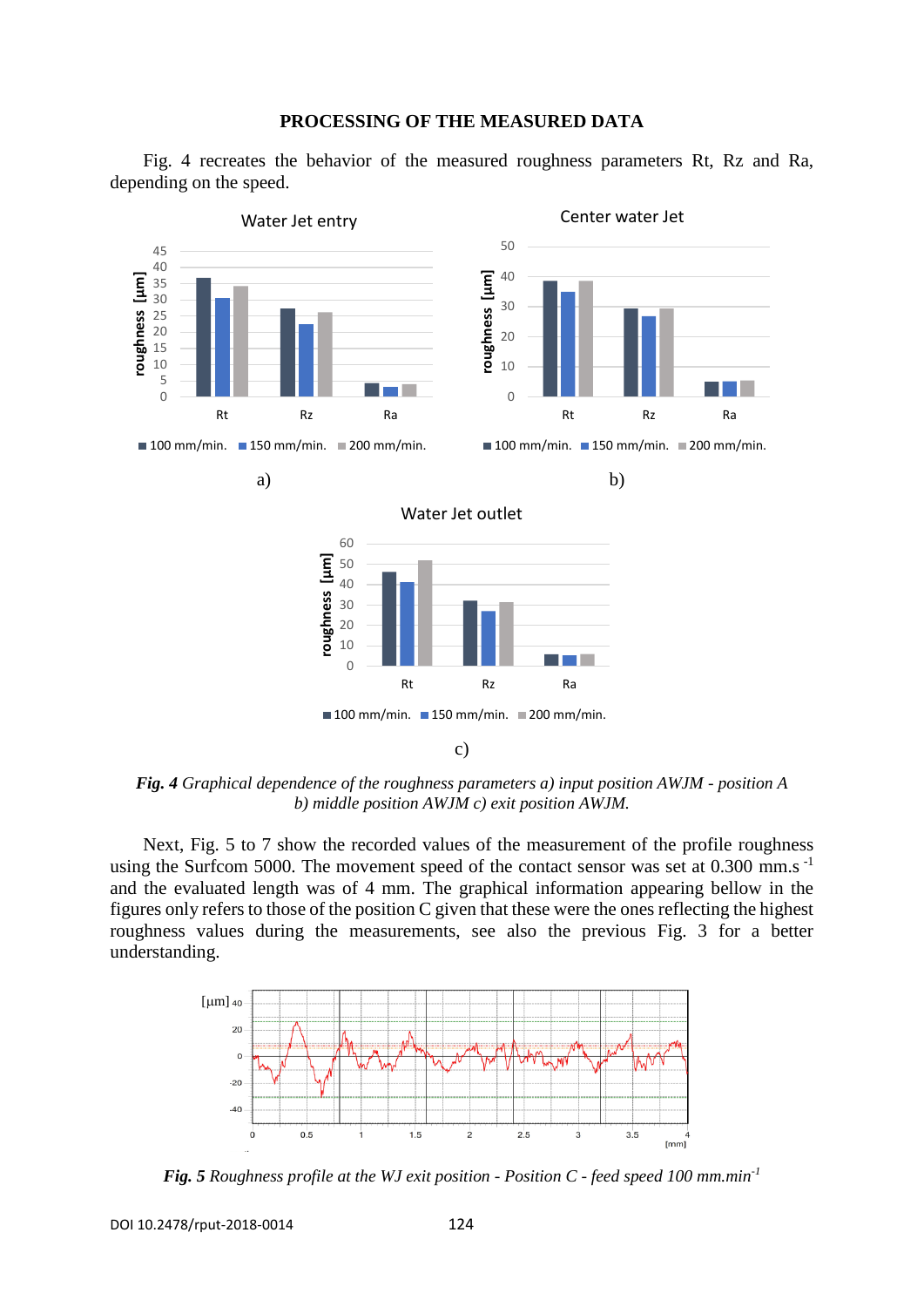

*Fig. 6 Roughness profile at the WJ exit position - Position C - feed speed 150 mm.min-1*



*Fig. 7 Roughness profile at the WJ exit position - Position C - feed speed 200 mm.min-1*

# **CONCLUSIONS**

This paper covered and analyzed WJ technology and its key advantages and drawbacks with respect to other more traditional methods; emphasis was made on the WJ cutting process. More specifically, the paper focused on the impact of the cutting speed of a WJ cutting process on the surface morphology of a S235JRG1 steel part. It was determined that the best values of surface roughness parameters of this part were achieved at a nozzle movement speed of 150 mm.min<sup>-1</sup>. Comparable roughness values were obtained at speeds of 100 and 200 mm.min<sup>-1</sup> respectively. In order to evaluate the quality of the surface, several parameters of the profiles, i.e. Ra, Rt and Rz were monitored and analyzed. The results of this study contribute to further clarify some elements in the possibilities and ways of using this technology for this specific type of material. However, these same results should not be applied or assumed as equivalent if analyzing other steels or materials.

### **Acknowledgement**

This contribution is a part of the project Technical research and development infrastructure for contact and non-contact measurement methods, ITMS 26210120020, the Operational Program Research and Development financed by the European Regional Development Fund.

This contribution has been also supported by the KEGA-021STU-4/2018 Project of Development of a laboratory for the design and maintenance of production systems supported by the use of Virtual Reality. All this support is gratefully acknowledged.